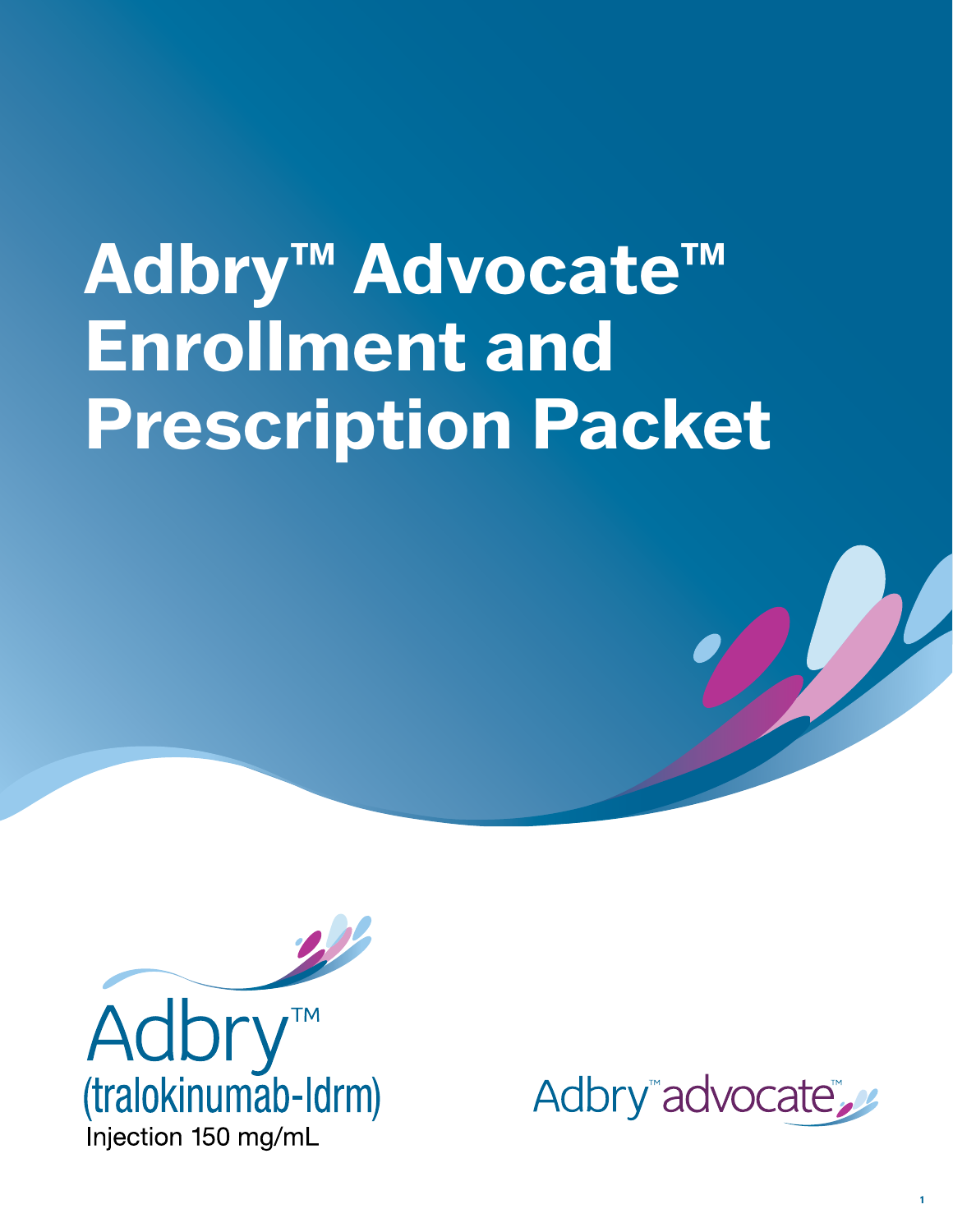



**Adbry™ Advocate™ Program:**  1-844-MYADBRY (1-844-692-3279) Monday-Friday 8 am-8 pm ET, excluding holidays

# **We're here to support you, your way!**

**When signing up for the Adbry™ Advocate™ Program, you'll be connected with a dedicated Nurse Advocate who can help you with:** 



 **Understanding your insurance** coverage



 **Options to save** on your Adbry™ (tralokinumab-ldrm) injection prescription



 **Supplemental injection training** to help ensure you feel confident with injecting Adbry



 **Communications and educational coaching** in the frequency and format that works for you

### **Here's what to expect next:**



You'll receive a call or text from your Nurse Advocate within the next 1 to 2 business days. Your Nurse Advocate will be contacting you from **1-844-692-3279**, though in some areas this number may show up as unidentified. We recommend saving our number in your contacts, as it is important to respond to learn more about your coverage and potential savings opportunities for Adbry.



Ask your doctor if your Adbry prescription has been sent to a network specialty pharmacy who will assist with a benefits investigation and prior authorization, if required. If so, write down which one, as you'll be receiving a call.

**Specialty Pharmacy Name:** <u>**Phone Number:**</u> **Phone Number:** 

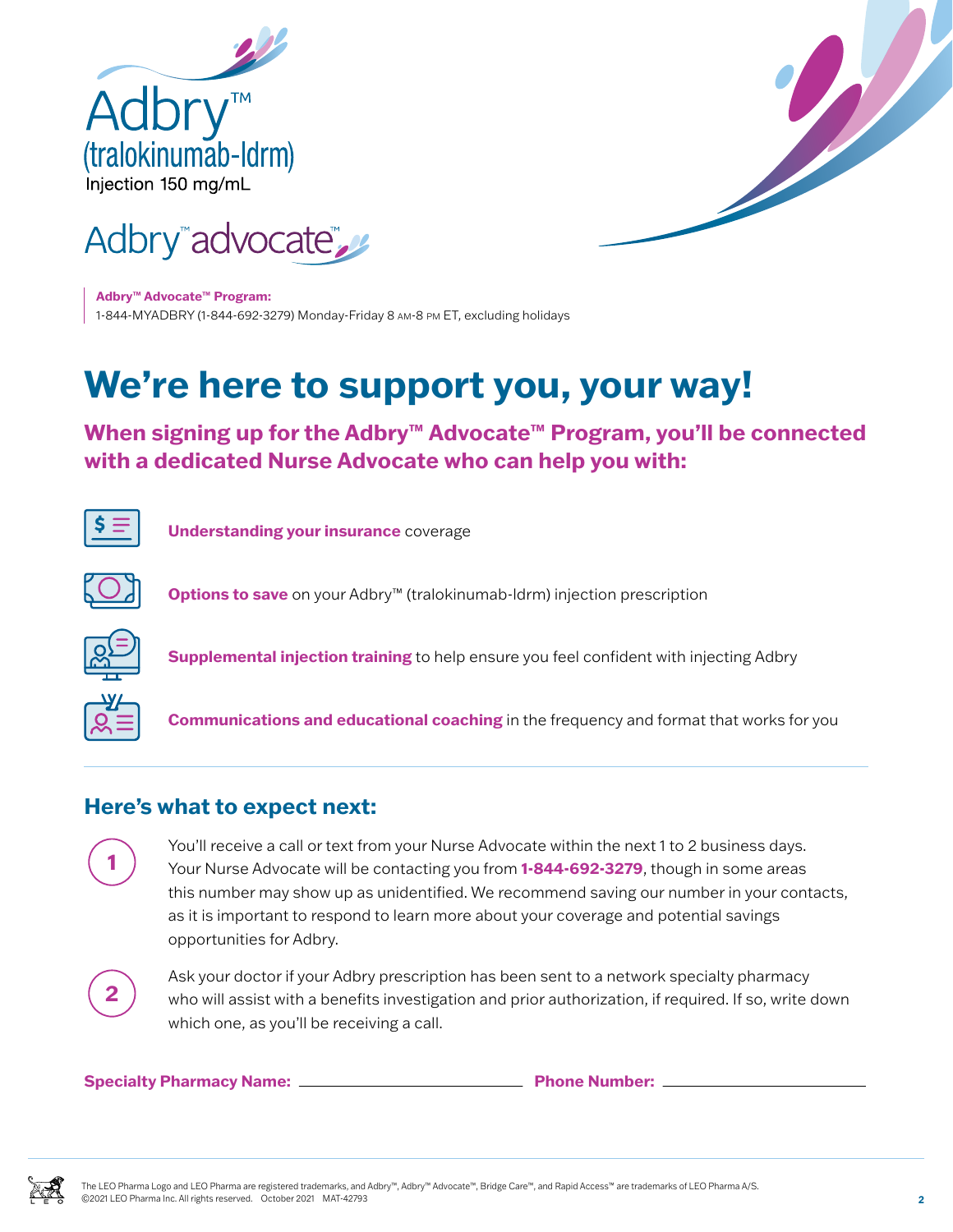## **Enrollment and Prescription Form** SUBMISSION INSTRUCTIONS: Complete this entire form and fax it to 1-855-423-0011

**Phone:** 1-844-692-3279

Adbry<sup>™</sup> (tralokinumab-Idrm) Injection 150 mg/mL

Completed patient, prescriber, and clinical information, as well as patient/patient representative and prescriber consents are required before the Adbry™ Advocate™ Program (the Program) can begin providing support to eligible patients. Patients enrolling into the Program must be at least 18 years old. **I have already sent a prescription for Adbry to a contracted specialty pharmacy (SP) which will provide benefit investigation and prior authorization support (if needed).**

| <b>Contracted SP Name</b>                                                                                                                                                                                                                                                                                                                                                                                                                                       | Phone                  |                                                                                                                                                                                                                                | Fax: 1-855-423-0011            |
|-----------------------------------------------------------------------------------------------------------------------------------------------------------------------------------------------------------------------------------------------------------------------------------------------------------------------------------------------------------------------------------------------------------------------------------------------------------------|------------------------|--------------------------------------------------------------------------------------------------------------------------------------------------------------------------------------------------------------------------------|--------------------------------|
| <b>1 PATIENT AND INSURANCE INFORMATION (REQUIRED)</b>                                                                                                                                                                                                                                                                                                                                                                                                           |                        | To be completed by the patient or patient representative                                                                                                                                                                       |                                |
| Name (First, MI, Last) entertainment and the contract of the contract of the contract of the contract of the contract of the contract of the contract of the contract of the contract of the contract of the contract of the c                                                                                                                                                                                                                                  |                        |                                                                                                                                                                                                                                | Gender $\square$ M $\square$ F |
|                                                                                                                                                                                                                                                                                                                                                                                                                                                                 |                        |                                                                                                                                                                                                                                |                                |
|                                                                                                                                                                                                                                                                                                                                                                                                                                                                 | Alternate Phone Number | <u> 1989 - Johann Barn, mars et al. (</u>                                                                                                                                                                                      |                                |
| <b>Communication Preference □Call</b> □ Email □ Text                                                                                                                                                                                                                                                                                                                                                                                                            |                        | <b>Preferred Language</b> □ English □ Spanish □ Other <u>_____________________________</u> _______                                                                                                                             |                                |
| Best Time to Call $\square$ Morning $\square$ Afternoon $\square$ Evening                                                                                                                                                                                                                                                                                                                                                                                       |                        | <b>Permission to Leave Voicemail UYes UNo</b>                                                                                                                                                                                  |                                |
| <b>Insurance Information</b> $\Box$ Insured (include information below and/or attach a copy of insurance card)                                                                                                                                                                                                                                                                                                                                                  |                        | $\Box$ Uninsured                                                                                                                                                                                                               |                                |
|                                                                                                                                                                                                                                                                                                                                                                                                                                                                 |                        | Medical Insurance entrance that the state of the state of the state of the state of the state of the state of the state of the state of the state of the state of the state of the state of the state of the state of the stat |                                |
|                                                                                                                                                                                                                                                                                                                                                                                                                                                                 |                        |                                                                                                                                                                                                                                |                                |
|                                                                                                                                                                                                                                                                                                                                                                                                                                                                 |                        |                                                                                                                                                                                                                                |                                |
| $Rx PCN # \nightharpoonup$                                                                                                                                                                                                                                                                                                                                                                                                                                      | Group # $\qquad$       |                                                                                                                                                                                                                                |                                |
| □ Adbry <sup>™</sup> Copay Program: I have read and agree to the Terms and Conditions of the Copay Program on page 5<br>$\Box$ I have read and agree to receive program-related calls and text messages as set forth in the Telephone Consumer Protection Act (TCPA) Consent on page 6                                                                                                                                                                          |                        |                                                                                                                                                                                                                                |                                |
| □ Adbry <sup>™</sup> Patient Assistance Program: I have read and agree to the Fair Credit Reporting Act (FCRA) Authorization on page 6                                                                                                                                                                                                                                                                                                                          |                        |                                                                                                                                                                                                                                |                                |
| <b>PRESCRIBER AND PATIENT CLINICAL INFORMATION (REQUIRED)</b>                                                                                                                                                                                                                                                                                                                                                                                                   |                        |                                                                                                                                                                                                                                |                                |
|                                                                                                                                                                                                                                                                                                                                                                                                                                                                 |                        |                                                                                                                                                                                                                                |                                |
|                                                                                                                                                                                                                                                                                                                                                                                                                                                                 |                        |                                                                                                                                                                                                                                |                                |
|                                                                                                                                                                                                                                                                                                                                                                                                                                                                 |                        |                                                                                                                                                                                                                                |                                |
|                                                                                                                                                                                                                                                                                                                                                                                                                                                                 |                        |                                                                                                                                                                                                                                |                                |
|                                                                                                                                                                                                                                                                                                                                                                                                                                                                 |                        |                                                                                                                                                                                                                                |                                |
| The codes provided are solely for informational purposes and are subject to change. It is the responsibility of each provider to exercise independent clinical judgment in selecting codes and to submit<br>claims that accurately reflect the diagnosis of each patient. The codes provided may not apply to all patients or health plans.                                                                                                                     |                        |                                                                                                                                                                                                                                |                                |
|                                                                                                                                                                                                                                                                                                                                                                                                                                                                 |                        |                                                                                                                                                                                                                                |                                |
|                                                                                                                                                                                                                                                                                                                                                                                                                                                                 |                        |                                                                                                                                                                                                                                |                                |
| □ Patient has already initiated therapy of Adbry through samples <b>Date Samples Given</b> ______________                                                                                                                                                                                                                                                                                                                                                       |                        |                                                                                                                                                                                                                                |                                |
| $\Box$ I request injection training for this patient to be performed by the Program <b>Location of Training</b> $\Box$ Home $\Box$ Virtual                                                                                                                                                                                                                                                                                                                      |                        |                                                                                                                                                                                                                                |                                |
| © ADBRY <sup>™</sup> ADVOCATE <sup>™</sup> PROGRAM PRESCRIPTION* (SECTION OPTIONAL - complete to receive product from the Program via PharmaCord Pharmacy)                                                                                                                                                                                                                                                                                                      |                        |                                                                                                                                                                                                                                |                                |
| Adbry <sup>™</sup> (tralokinumab-ldrm) (150 mg/ml) injection                                                                                                                                                                                                                                                                                                                                                                                                    |                        | Adbry <sup>™</sup> Bridge Care <sup>™</sup> Program provides free drug to eligible patients with commercial                                                                                                                    |                                |
| Adbry <sup>™</sup> Rapid Access <sup>™</sup> Program provides eligible patients with commercial insurance<br>a free initial dose to be delivered in as little as 48 hours. Refer to Program Terms and                                                                                                                                                                                                                                                           |                        | insurance who are experiencing a coverage delay (>5 days) or coverage denial. Refer to<br>Program Terms and Conditions on page 5 for program rules.                                                                            |                                |
| Conditions on page 6.                                                                                                                                                                                                                                                                                                                                                                                                                                           |                        | □ Adbry <sup>™</sup> Bridge Care <sup>™</sup> : 300 mg, SIG: 2 (150 mg/mL) injections subcutaneously every                                                                                                                     |                                |
| <b>□ Adbry™ Rapid Access™:</b> 600 mg, SIG: 4 (150 mg/mL) injections subcutaneously at Day 1                                                                                                                                                                                                                                                                                                                                                                    |                        | other week starting on Day 15                                                                                                                                                                                                  |                                |
| <b>Ship to</b> $\Box$ Prescriber $\Box$ Patient<br>Refills: 0<br><b>Quantity:</b> 4 prefilled syringes                                                                                                                                                                                                                                                                                                                                                          |                        | Quantity ____________ Refills _____________ Ship to <b>Departs</b> Patient                                                                                                                                                     |                                |
| I certify the above therapy is medically necessary and this information is complete and accurate to the best of my knowledge. I certify I am the physician who has prescribed Adbry to the previously identified patient for a<br>indication. I have reviewed the current full Prescribing Information for Adbry. I authorize the Adbry™ Advocate™ Program to forward this prescription to the pharmacy dispensing Adbry to the above identified patient under  |                        |                                                                                                                                                                                                                                |                                |
| Access™ Program or the Adbry™ Bridge Care™ Program.<br>I authorize for my commercially insured patient 1 or more months of temporary shipments of Adbry during a benefits determination delay or during the appeal process after an initial coverage delay for Adbry for the above id                                                                                                                                                                           |                        |                                                                                                                                                                                                                                |                                |
| l agree to assist in efforts to secure access to Adbry for my commercially insured patient. I will not attempt to seek reimbursement for any free product provided under the Adbry™ Advocate™ Program and I will not sell, tra<br>for sale any free product provided. I further understand that any free product provided is not contingent on any purchase obligations.                                                                                        |                        |                                                                                                                                                                                                                                |                                |
|                                                                                                                                                                                                                                                                                                                                                                                                                                                                 |                        |                                                                                                                                                                                                                                |                                |
| SIGN )                                                                                                                                                                                                                                                                                                                                                                                                                                                          |                        | SIGN )                                                                                                                                                                                                                         |                                |
| <b>Prescriber Signature</b> (Dispense as Written)                                                                                                                                                                                                                                                                                                                                                                                                               |                        | Prescriber Signature (Substitution Permitted)                                                                                                                                                                                  |                                |
| Original signature required. If required by applicable law, please attach copies of all prescriptions on official state prescription forms.                                                                                                                                                                                                                                                                                                                     |                        |                                                                                                                                                                                                                                |                                |
| NETWORK SPECIALTY PHARMACY PRESCRIPTION                                                                                                                                                                                                                                                                                                                                                                                                                         |                        |                                                                                                                                                                                                                                |                                |
| Adbry <sup>™</sup> (tralokinumab-ldrm) (150 mg/ml) injection                                                                                                                                                                                                                                                                                                                                                                                                    |                        | $\Box$ Maintenance dose: 300 mg, SIG: 2 (150 mg/mL) injections subcutaneously every                                                                                                                                            |                                |
| $\Box$ Initial dose: 600 mg, SIG: 4 (150 mg/mL) injections subcutaneously at Day 1                                                                                                                                                                                                                                                                                                                                                                              |                        | other week starting on Day 15                                                                                                                                                                                                  |                                |
| <b>Ship to</b> $\Box$ Prescriber $\Box$ Patient <b>Quantity:</b> 4 prefilled syringes <b>Refills:</b> 0                                                                                                                                                                                                                                                                                                                                                         |                        | <b>Ship to</b> Prescriber $\Box$ Patient <b>Quantity:</b> _________                                                                                                                                                            | <b>Refills: ________</b>       |
| I certify this therapy is medically necessary and this information is complete and accurate to the best of my knowledge. I certify I am the physician who has prescribed Adbry to the previously identified patient for an FDA<br>indication. I have reviewed the current full prescribing information for Adbry. For purposes of transmitting these prescriptions, I authorize LEO Pharma Inc. and its affiliates, business partners, and agents to forward as |                        |                                                                                                                                                                                                                                |                                |
| these limited purposes these prescriptions electronically, by facsimile, or by mail to the appropriate dispensing pharmacies.                                                                                                                                                                                                                                                                                                                                   |                        |                                                                                                                                                                                                                                |                                |
|                                                                                                                                                                                                                                                                                                                                                                                                                                                                 |                        | <b>NPI# _______________________________</b>                                                                                                                                                                                    |                                |
| <u> Date - Die Bergerung von Bergerung der Date - Date - Date - Date - Date - Date - Date - Date - Date - Date - D</u><br><b>SIGN</b>                                                                                                                                                                                                                                                                                                                           |                        | SIGN <b>SIGN</b>                                                                                                                                                                                                               | Date ____                      |
| <b>Prescriber Signature</b> (Dispense as Written)                                                                                                                                                                                                                                                                                                                                                                                                               |                        | <b>Prescriber Signature (Substitution Permitted)</b>                                                                                                                                                                           |                                |
| Original signature required. If required by applicable law, please attach copies of all prescriptions on official state prescription forms.                                                                                                                                                                                                                                                                                                                     |                        |                                                                                                                                                                                                                                |                                |

The LEO Pharma Logo and LEO Pharma are registered trademarks, and Adbry™, Adbry™ Advocate™, Bridge Care™, and Rapid Access™ are trademarks of LEO Pharma A/S. ©2021 LEO Pharma Inc. All rights reserved. October 2021 MAT-42793 **<sup>3</sup>**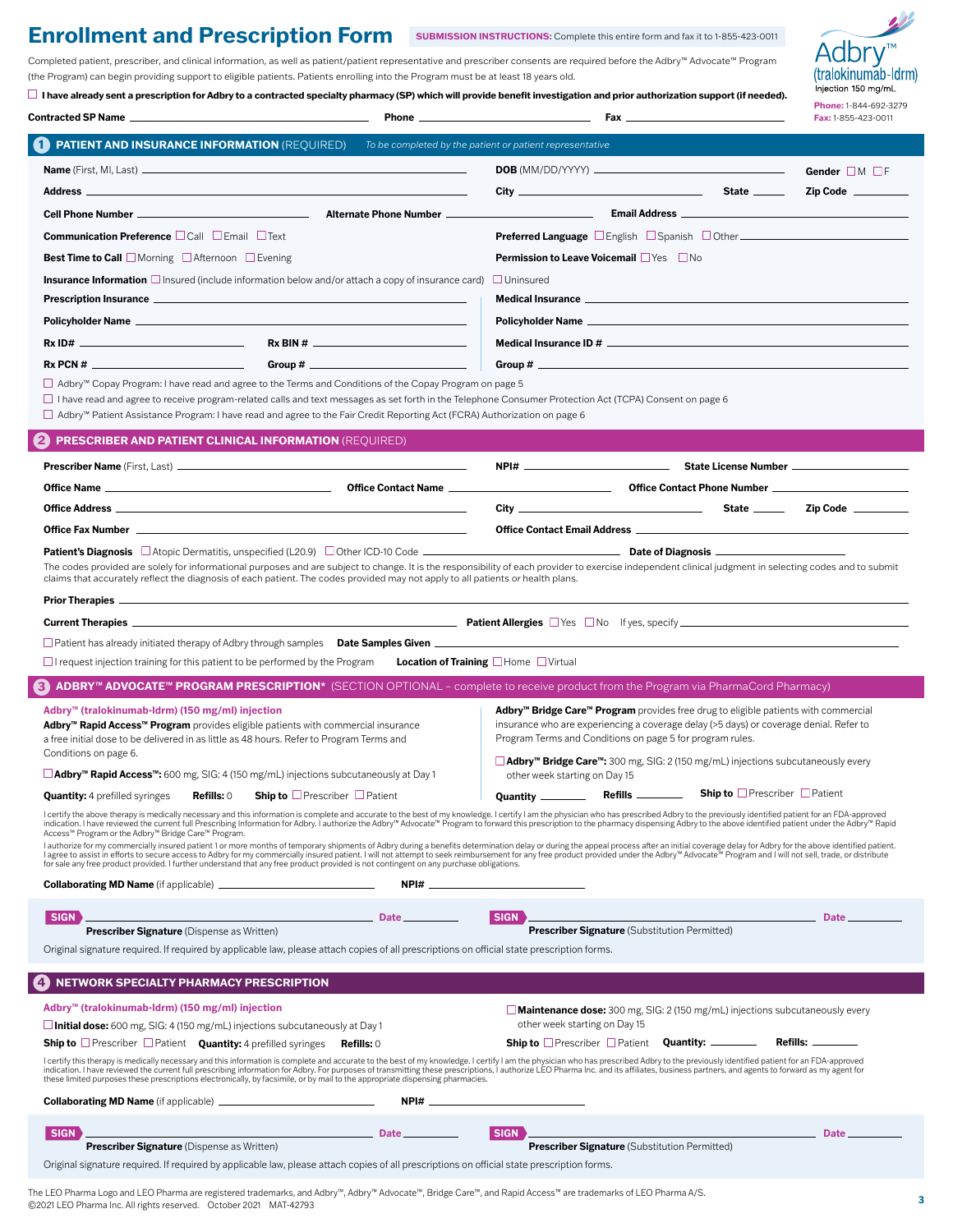# **Patient Authorization**

#### *Please read the following carefully, then sign and date where indicated below.*

I hereby authorize my healthcare providers, pharmacies and health insurers, and their service providers ("Providers") to use, release, or disclose information relating to my insurance benefits, medical condition, treatment, and prescription details ("Personal Information") to LEO Pharma Inc., its affiliates, business partners, agents, and service providers, including patient support program service providers (collectively, "LEO Pharma"), in order to receive or be eligible to receive the following LEO Pharma services (the "Services"):

- Assistance coordinating insurance coverage for, access to, or receipt of my prescription medication from LEO Pharma or with training on proper and safe use of prescription medication from LEO Pharma
- Communications through phone, text, or email about possible access, savings and support services, including, for example, LEO Pharma copay or patient assistance programs, and, if I am enrolled, assistance administering my participation in those programs
- Communications through phone, text, or email about my prescription medication from LEO Pharma and treatment, including, for example, reminders, health and lifestyle tips, product, and program-related information. Communications may be customized based on Personal Information obtained from my Providers
- Participation in quality assurance activities such as surveys and feedback related to the Services or my treatment

In delivering the Services, LEO Pharma may release or disclose my Personal Information (including the personal health information set forth therein) to my Providers and certain financial assistance programs that may assist with my prescription medication payments. I understand and acknowledge LEO Pharma and Providers may combine my records and information with information and data collected from other sources and use that aggregated information to administer the Services listed above. I understand and acknowledge LEO Pharma may be required to share my records and information with law enforcement authorities or other government officials, or when required by law, statute, regulation, or a judicial or administrative order. I understand and acknowledge that my Providers may receive payment from LEO Pharma for providing certain aspects of the Services, such as medication or refill reminders, based on my enrollment or participation.

I understand and acknowledge that my medical records may contain information about psychiatric disorders, human immunodeficiency virus (HIV) test results, acquired immunodeficiency syndrome (AIDS), AIDS-related conditions, alcohol dependence, drug dependence or abuse, and/or a substance use disorder. Once I authorize the release of my records and information, I understand and acknowledge it may be re-disclosed by the recipient and it may no longer be protected by federal or state health privacy laws or other applicable data protection laws or regulations.

I understand that this Authorization is voluntary and that I do not have to sign it in order to get treatment or payment of, eligibility in or enrollment benefits from my insurers.

I understand that I can revoke this authorization at any time by calling 1-844-692-3279 or writing to:

| Adbry™ Advocate™ Program |           | <b>LEO Pharma Support Services</b> |
|--------------------------|-----------|------------------------------------|
| PO Box 1587              | <b>OR</b> | 7 Giralda Farms                    |
| Jeffersonville, IN 47131 |           | Madison. NJ 07940                  |

This Authorization will expire 5 years after I sign it, or earlier if required by law, unless I revoke it sooner. If the Authorization expires or is revoked, I understand and acknowledge that I may no longer qualify for Services from LEO Pharma, but it will not impact my Providers' treatment or my insurance benefits. I also understand and acknowledge that if a Provider is disclosing my records and personal health information to LEO Pharma on an authorized, ongoing basis, my revocation of this Authorization will be effective with respect to that Provider as soon as that Provider receives notice of my revocation and such revocation will not affect prior uses or disclosures of my records and personal health information. I understand that I will be able to keep a copy of this Authorization and may, at any time, request a copy of this Authorization. Your information will be used by LEO Pharma in accordance with the LEO Pharma Inc. privacy policy, located at [https://www.leo-pharma.us/Home/Privacy.aspx.](https://www.leo-pharma.us/Home/Privacy.aspx)

| I have read and agree to this Patient Authorization.<br><b>PATIENT OF PATIENT REPRESENTATIVE SIGNATURE</b>                                                                                                          |                                                                                                                        |
|---------------------------------------------------------------------------------------------------------------------------------------------------------------------------------------------------------------------|------------------------------------------------------------------------------------------------------------------------|
|                                                                                                                                                                                                                     | Date <u>and the second contract of the second contract of the second contract of the second contract of the second</u> |
| If signed by patient representative, please indicate below the authority to act on behalf of patient:<br>$\Box$ Court-appointed Guardian $\Box$ Power of Attorney, including authority to make healthcare decisions |                                                                                                                        |



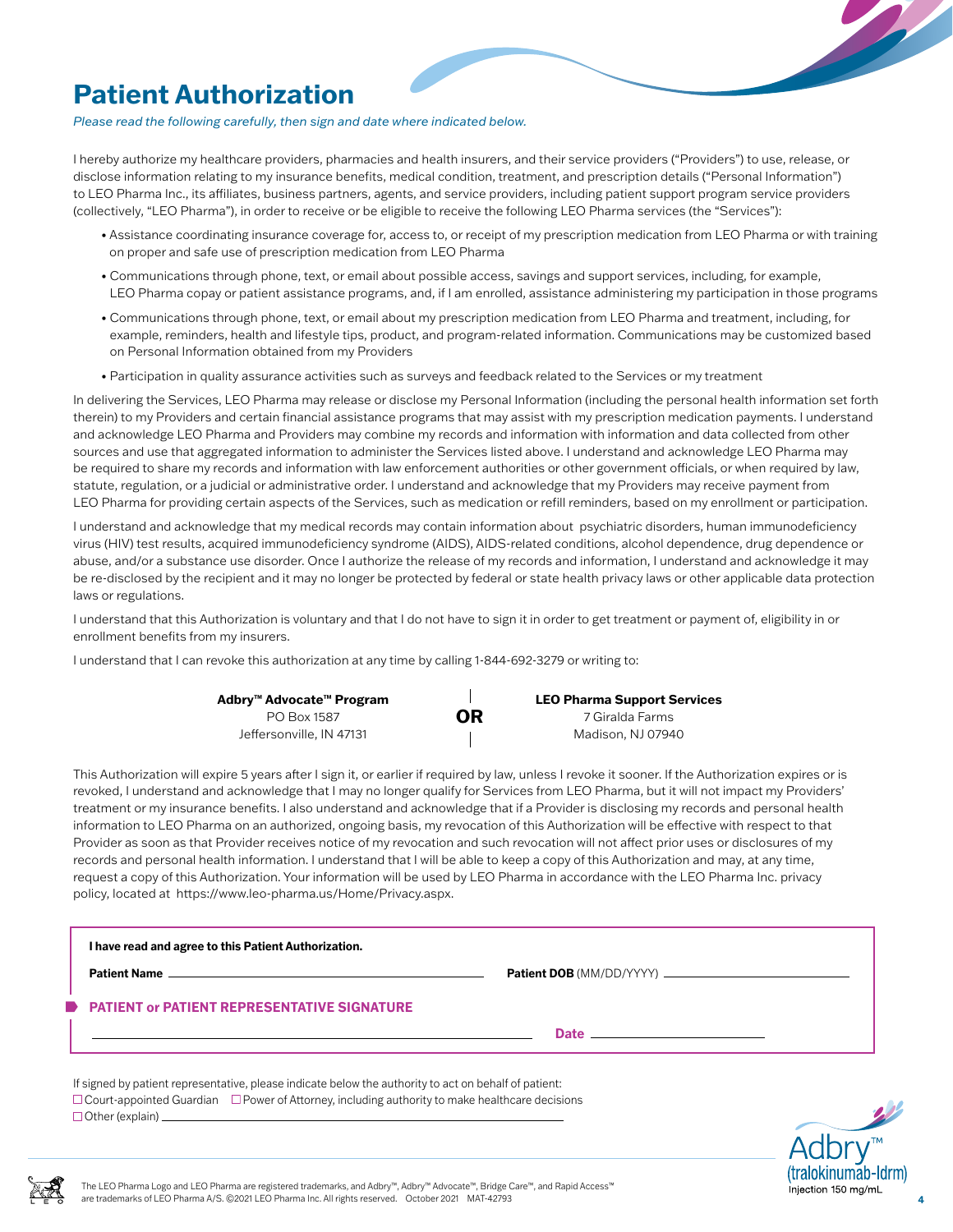#### *This page is to be provided to the patient or patient representative prior to completion of the form.*

#### **Additional Privacy Information**

You understand that you can opt out of the Adbry™ Advocate™ Program at any time by calling 1-844-692-3279. Your health information, contact information, and other information that you, your healthcare providers, pharmacies [https://www.leo-pharma.us/Home/Privacy.aspx.](https://www.leo-pharma.us/Home/Privacy.aspx)

#### **Adbry™ Copay Program – Program Summary and Terms & Conditions**

LEO Pharma Inc. ("LEO Pharma") is the distributor of Adbry™ (tralokinumab-Idrm) injection (the "Product"). LEO Pharma sponsors the Adbry™ Advocate™ patient access programs (Adbry Advocate) which are operated by<br>LEO Pharma healthcare providers.

The Adbry™ Copay Program (the "Program") will provide reimbursement for eligible, commercially insured patients' cost-sharing obligations (including, deductibles, copayments, coinsurance, or amounts in excess of out-<br>of-po

A patient may enroll in the Copay Program either through enrolling in Adbry Advocate or via other means provided by LEO Pharma, such as via the Product website or via specialty pharmacies contracted with LEO Pharma to dispense the Product.

#### **Eligibility Requirements and Limitations**

• The current annual maximum benefit available under the Program is fifteen thousand dollars (\$15,000.00) per eligible patient.

- The patient must be 18 years of age or older with a valid prescription for an approved use of the Product. • The patient must be a resident of the United States or Puerto Rico.
- The patient must have commercial insurance.
- The patient must not have prescription drug coverage for the Product, in whole or in part, under any federal or state healthprogram that is a "federal healthcare program" as defined under 42 U.S.C. § 1320a-7b(f), including but not limited to Medicare, Medicaid, TRICARE, the Indian Health Service, the Department of Veterans Affairs Health Benefit Program, state Children's Health Insurance Programs under the Title XIX or Title XXI of the Socia periods under such federal healthcare programs.

• Uninsured and cash-paying patients are not eligible.

#### **Additional Terms and Conditions**

The Program does not constitute insurance.

- The availability of benefits under the Program does not constitute any guarantee of coverage under any prescription benefit insurance or program.
- 
- The benefits under this Program may not be combined with any third-party rebate, coupon, or offer.<br>By submitting a request for benefits under the Program of by participating in the Program, including any commercial or gove
- his or her plan.
- Patients and/or their healthcare providers must submit complete information and/or documentation required under the Program and attest to the truthfulness and accuracy of the information and/or documentation.<br>• By submit • By submitting a request for benefits under the Program or by participating in the Program, each of the patient and healthcare provider acknowledges, understands and agrees to the benefit, eligibility, and other program limitations, terms and conditions as set forth herein.
- The availability of benefits under the Program is not conditioned on any past, present, or future purchase, including any potential future refills of Product.<br>• The copay card, whether issued virtually or physically, has
- 
- Offer void where prohibited by law, taxed, or restricted.
- LEO Pharma has sole discretion to determine Program eligibility.
- LEO Pharma reserves the right to amend, modify, or terminate Program benefits and eligibility criteria at any time and without notice.

#### **<sup>™</sup> Bridge Care<sup>™</sup> Program – Program Summary and Terms & Conditions**

LEO Pharma Inc. ("LEO Pharma") is the distributor of Adbry™ (tralokinumab-ldrm) injection (the "Product"). LEO Pharma sponsors the Adbry™ Advocate™ patient access programs (Adbry Advocate) which are operated by LEO Pharma's service provider – PharmaCord LLC. The purpose of Adbry Advocate is to help ensure that medically appropriate patients have access to the medication that has been prescribed for them by their treating healthcare providers.

One of the offerings available for the benefit of patients under Adbry Advocate is the Adbry™ Bridge Care™ Program (the "Program"). Under the Program, Adbry Advocate will provide the Product, consistent with the prescribi information for the Product, without charge and on a periodic basis, to commercially insured patients that have been prescribed the Product for an approved use and who satisfy the Program's eligibility criteria, after expe Program Enrollment and Prescription Form. A healthcare provider ("HCP") may prescribe the Product by completing, signing, and submitting the applicable portion of the Enrollment and Prescription Form which includes a<br>presc

After the prescription is received by the NCDP and the patient's eligibility for the Program is verified, the Product may be delivered to the prescribing HCP's office. Alternatively, if: a) the HCP decides that the patient shipment of the Product which may extend the delivery time. Product will be dispensed from the NCDP via overnight delivery.

#### **Eligibility Requirements and Limitations**

• The patient must be 18 years of age or older with a valid prescription for an approved use of the Product. • The patient must be a resident of the United States or Puerto Rico.

- 
- The patient must have commercial insurance.
- The patient must not have prescription drug coverage for the Product, in whole or in part, under any federal or state government subsidized health program that is a "federal healthcare program" as defined under 42 U.S.C.<br>[ or Title XXI of the Social Security Act, state block grant programs under Title V or Title XX of the Social Security Act, or state pharmaceutical assistance programs. This Program is not available for patients within a ded or similar cost sharing periods under such federal healthcare programs.
- Uninsured and cash-paying patients are not eligible. The patient must experience either:
	- A delay of more than five (5) days in securing an insurance coverage determination (i.e. the actual submission of a request for coverage determination, such as a prior authorization request) either at therapy initiation or
- connection with a change in insurance provider or coverage (e.g., due to a change in employment); or<br>– A denial of insurance coverage based on a prior authorization request either at therapy initiation or in connection w appeal of the coverage denial, on behalf of the patient, has been submitted or will be submitted within thirty (30) days of such denial.

#### **Additional Terms and Conditions**

- The Program does not constitute insurance. The provision of Product under the Program does not constitute any guarantee of coverage under any prescription benefit insurance or program.
- For each eligible patient, the Program provides Product, without charge, on a periodic basis, to such patient for up two (2) years or until the patient receives insurance coverage approval, whichever occurs earlier.
- After eligibility is verified and the prescription is received by the NCDP, the NCDP will ship a supply of Product, in amounts to be determined in the sole discretion of Adbry Advocate, to the prescribing HCP's office, or to the patient, as explained above.
- On a regular basis, Adbry Advocate will verify whether the patient has secured a coverage determination or, if a noncoverage determination has been issued, whether the patient has submitted an appeal. The NCDP will ship<br>
- By submitting a request for Product under the Program or by participating in the Program, the healthcare provider acknowledges and agrees that he or she: (1) will not submit any claim or other request for payment or reques
- ∙ By submitting a request for Product under the Program or by participating in the Program, the patient acknowledges and agrees that he or she: (1) will not submit any claim or other request for payment or reimbursement f
- plan; and (3) will not sell, transfer, or otherwise dispense Product to any other third party.<br>• The NCDP only dispenses Product pursuant to the Adbry Advocate patient access programs. Product prescriptions subject to thir patient's choice, subject to product distribution and third-party payer limitations.
- Patients and/or their healthcare providers must submit complete information and/or documentation required under the Program and attest to the truthfulness and accuracy of the information and/or documentation.<br>Patients may the Program in the sole discretion of Adbry Advocate.
- By submitting a request for Product under the Program or by participating in the Program, each of the patient and the healthcare provider acknowledges, understands and agrees to the benefit, eligibility, and other program
- limitations, terms and conditions as set forth herein. The availability of Product under the Program is not conditioned on any past, present, or future purchase, including any potential future refills of Product.
- 
- 
- Offer void where prohibited by law, taxed, or restricted.<br>• LEO Pharma has sole discretion to determine Program eligibility.<br>• LEO Pharma may amend, modify, or terminate Program benefits and eligibility crite